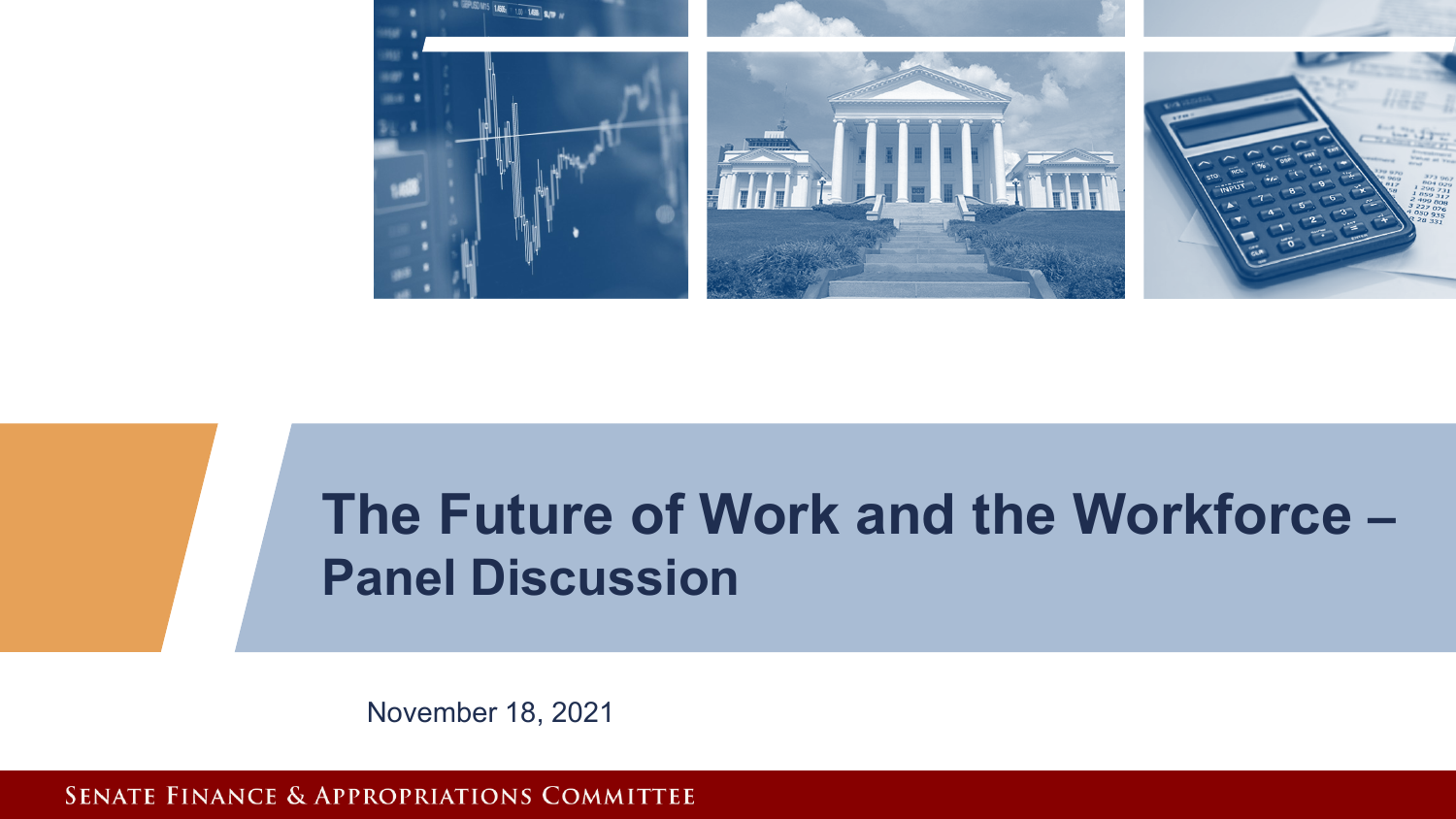# **Outline**

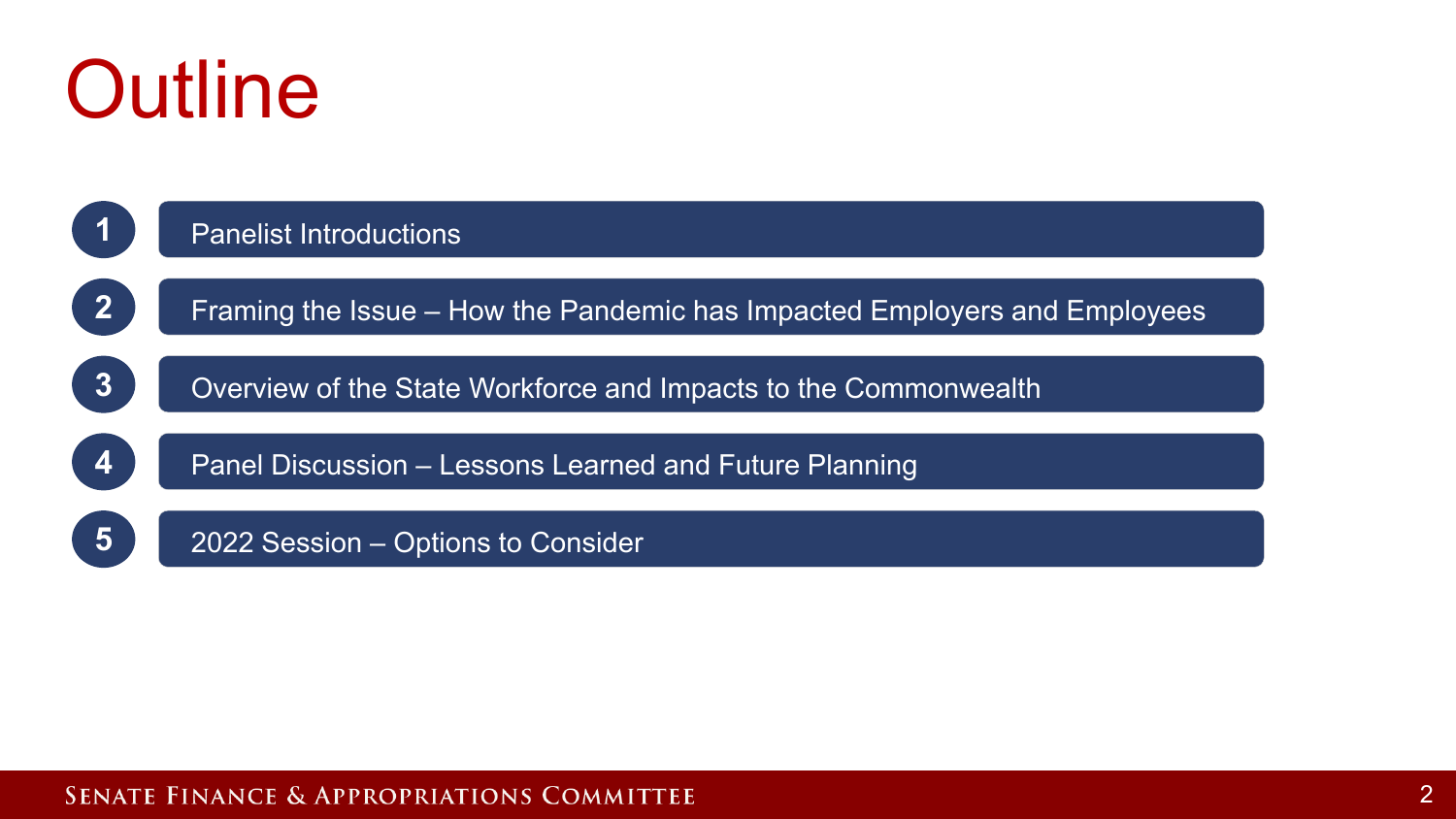# **Panelists**

- **Jeanne S. Armentrout**, Executive Vice President and Chief Administrative Officer, Carilion Clinic
- **Regina J. "Gina" Elbert**, Vice President Human Resources Business Services, Dominion Energy
- **Sonya Ravindranath Waddell**, Vice President and Economist, Federal Reserve Bank of Richmond
- **The Honorable Megan Healy**, Secretary of Labor, Commonwealth of Virginia
- **Emily S. Elliott**, Director, Department of Human Resource Management, Commonwealth of Virginia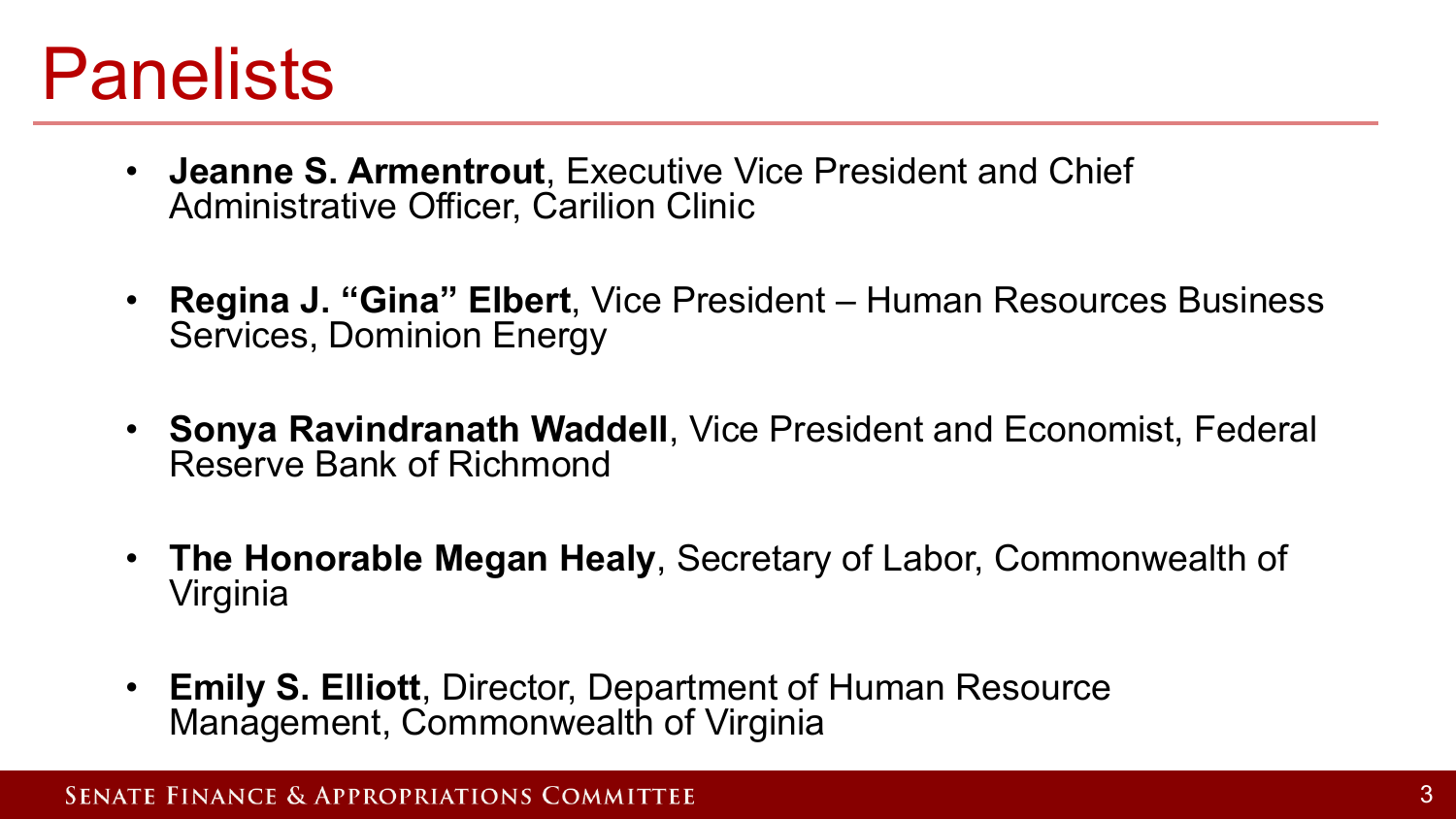# **How the Pandemic Has Impacted Framing the Issue –** *Employers and Employees*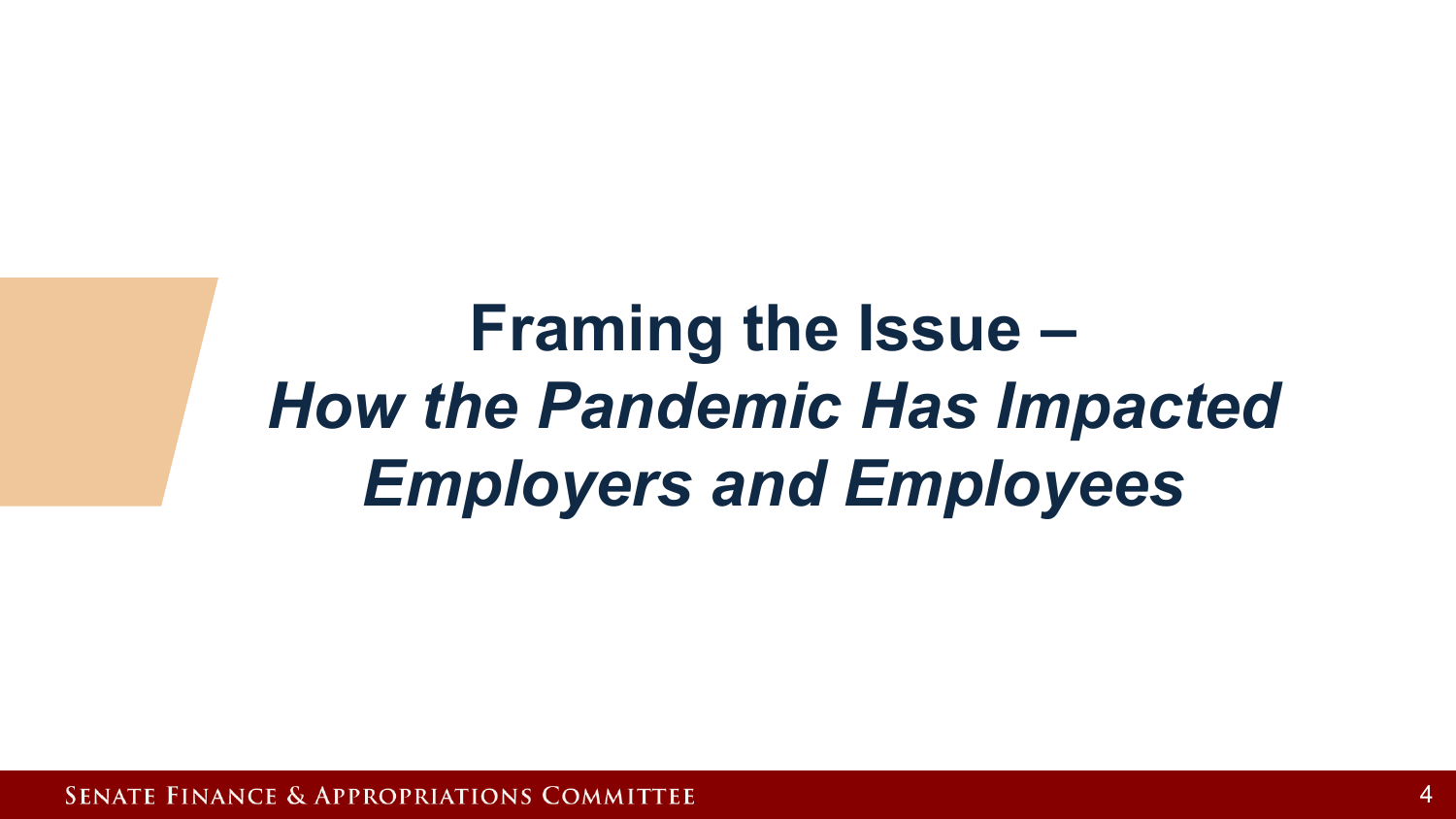## Disruptions Have Been Experienced by Both Private and Public Sector Employers and Employees

- Both private and public employers, including the Commonwealth, and their employees have experienced pandemic-induced disruptions.
- Government interventions and employer and individual responses to the pandemic altered domestic and business related routines and practices.
	- The pandemic changed how and where work is performed for many professions/occupations.
		- Some jobs must work in person (public safety, healthcare/mental health, other essential workers) which caused disparities among roles within the overall workforce.
	- Employer requirements and individual needs surrounding personal and family health/safety and childcare caused changes<br>in behavior and practices in behavior and practices.
	- Certain industries have been impacted dramatically.
	- Unemployment disproportionately impacted employees in low-wage occupations.
- Public and private sector responses and adaptations may have long-lasting effects, and include:
	- Fully-remote and hybrid work models, flexible schedules, and reconfigured physical on-site workspaces;
	- Use of virtual communication platforms; and
	- Expectation among a share of employees and employers that some degree of remote/hybrid work will continue.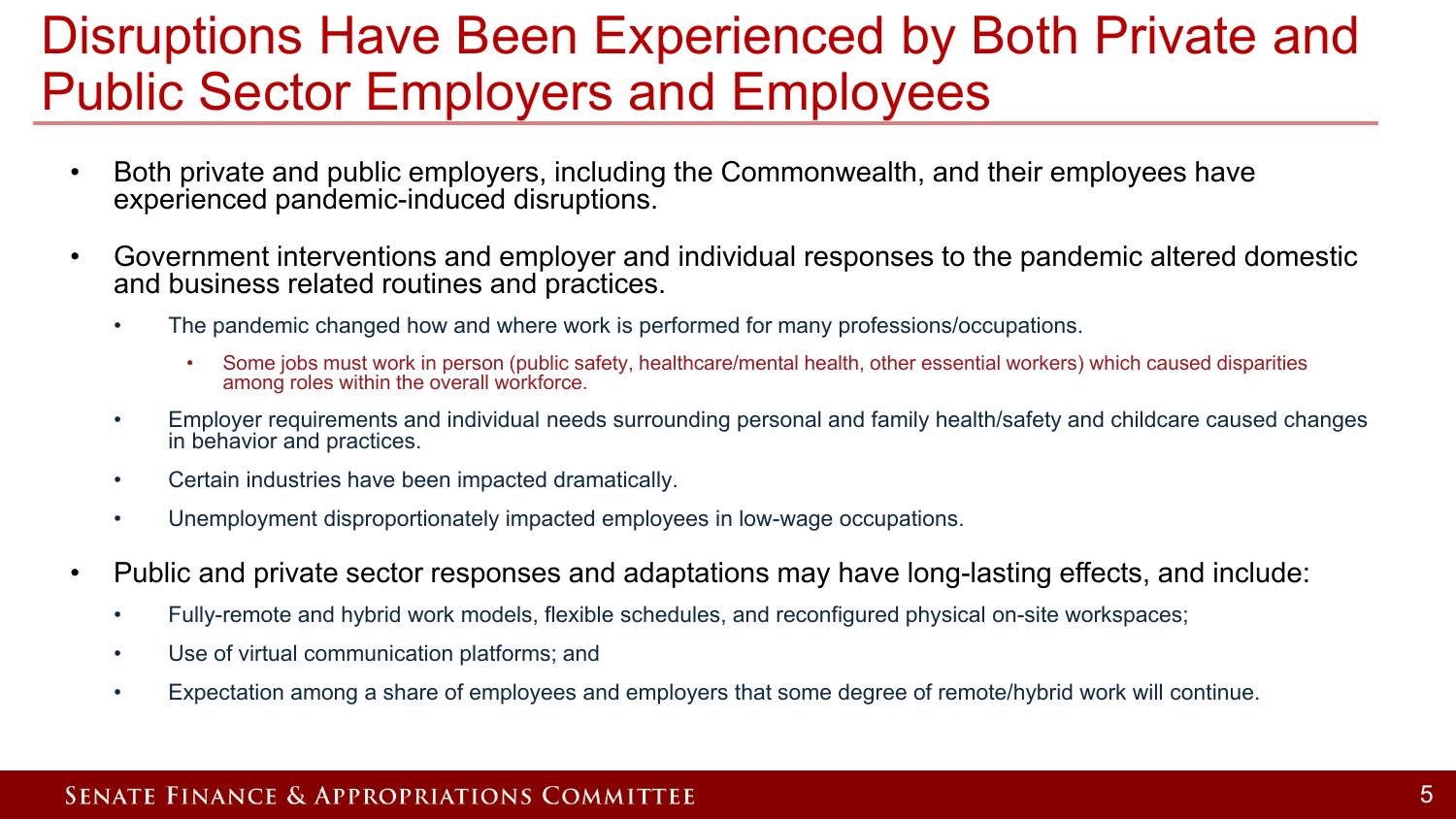### Pandemic-Induced Labor Force Issues Interconnected with the Broader Economy

- Unemployment and financial distress disproportionately impacted low-wage workers (including specific sectors like hospitality/tourism) and younger workers.
- Income inequality was exacerbated by the pandemic.
- Individual reassessments of occupation and the value of work have added to workforce shortages and labor force participation challenges.
	- Quit rates are highest among the accommodation and food services (6.8%), and retail trade (4.7%) sectors, and also represent the highest levels of job openings.\*

**Job openings and voluntary separations are hitting the highest rates on record.** 



Data Source: US Bureau of Labor Statistics, August 2021.

\*Source: US Bureau of Labor Statistics, Aug 2021, seasonally adjusted.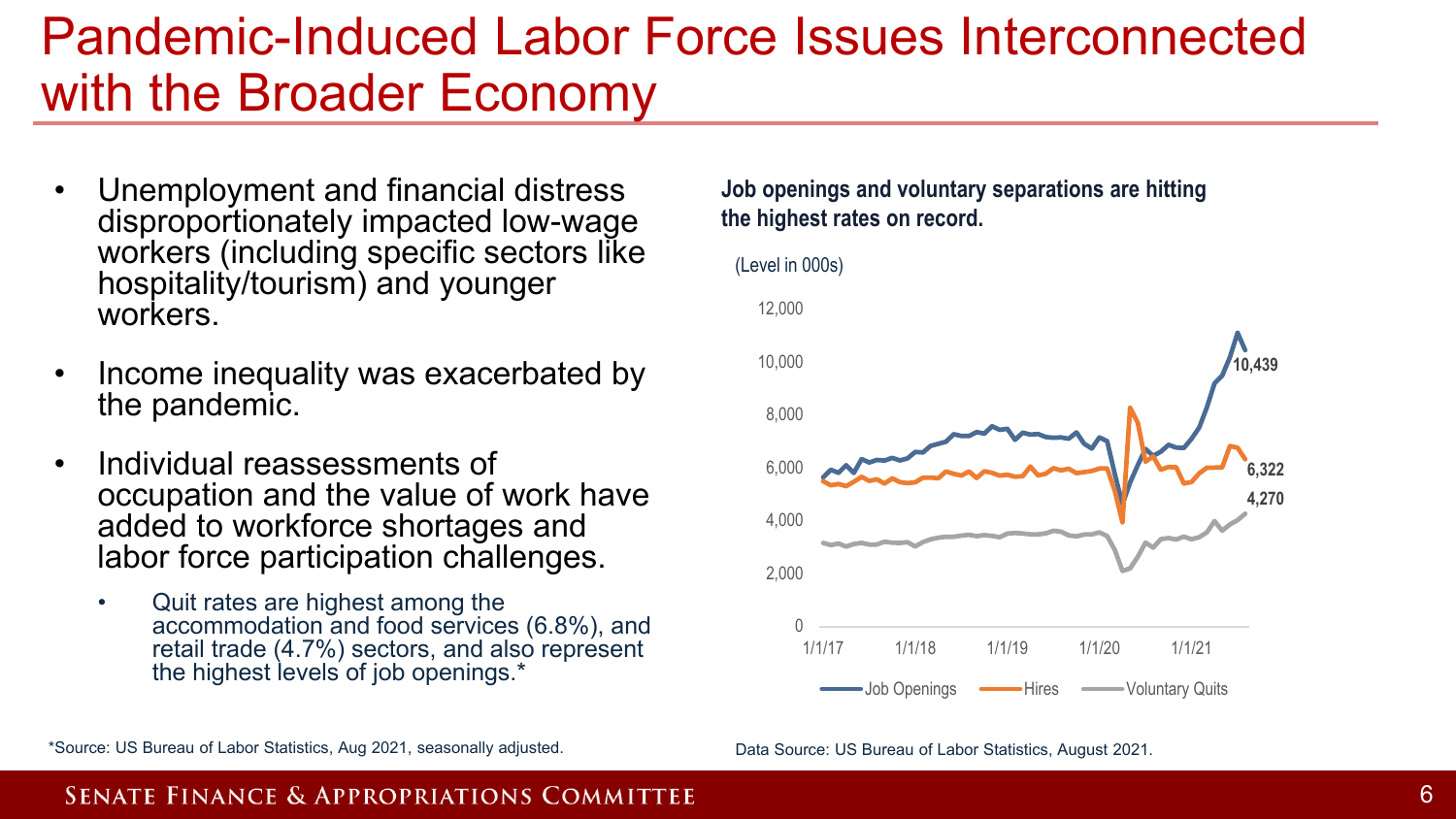### Pandemic-Induced Labor Force Issues Interconnected with the Broader Economy (continued)

• Recruitment and retention issues exist broadly, but are more pronounced in certain industries, occupations and areas of the country.

**Percentage of businesses having difficulty finding employees.** 



• Labor issues, manufacturing constraints, and logistical hurdles are resulting in supply chain disruptions.

**Percentage of businesses indicating they have experienced domestic supplier delays.** 



Data Source: US Census Bureau.

Data Source: US Census Bureau.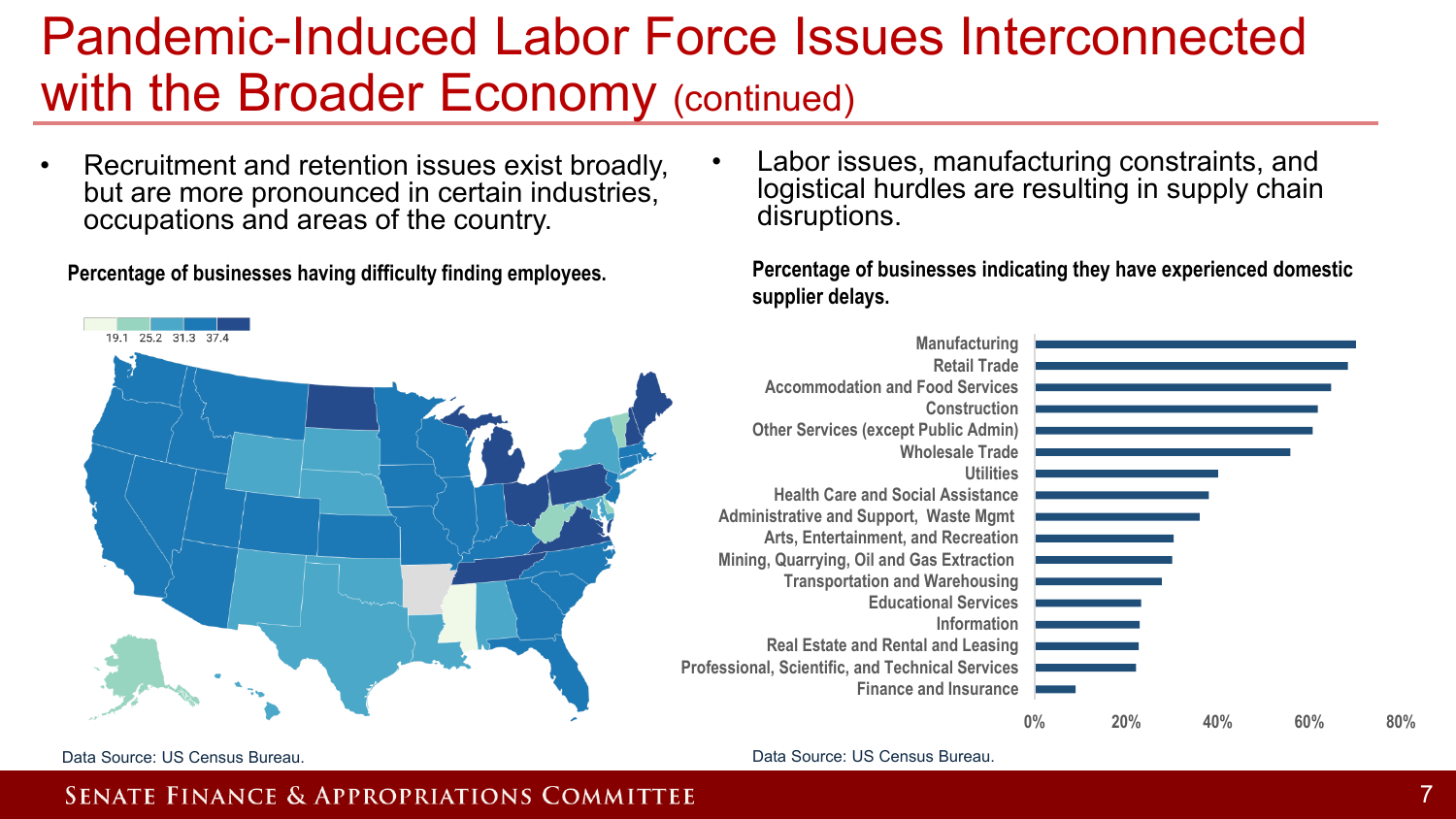## and Impacts to the Commonwealth **Overview of the State Workforce**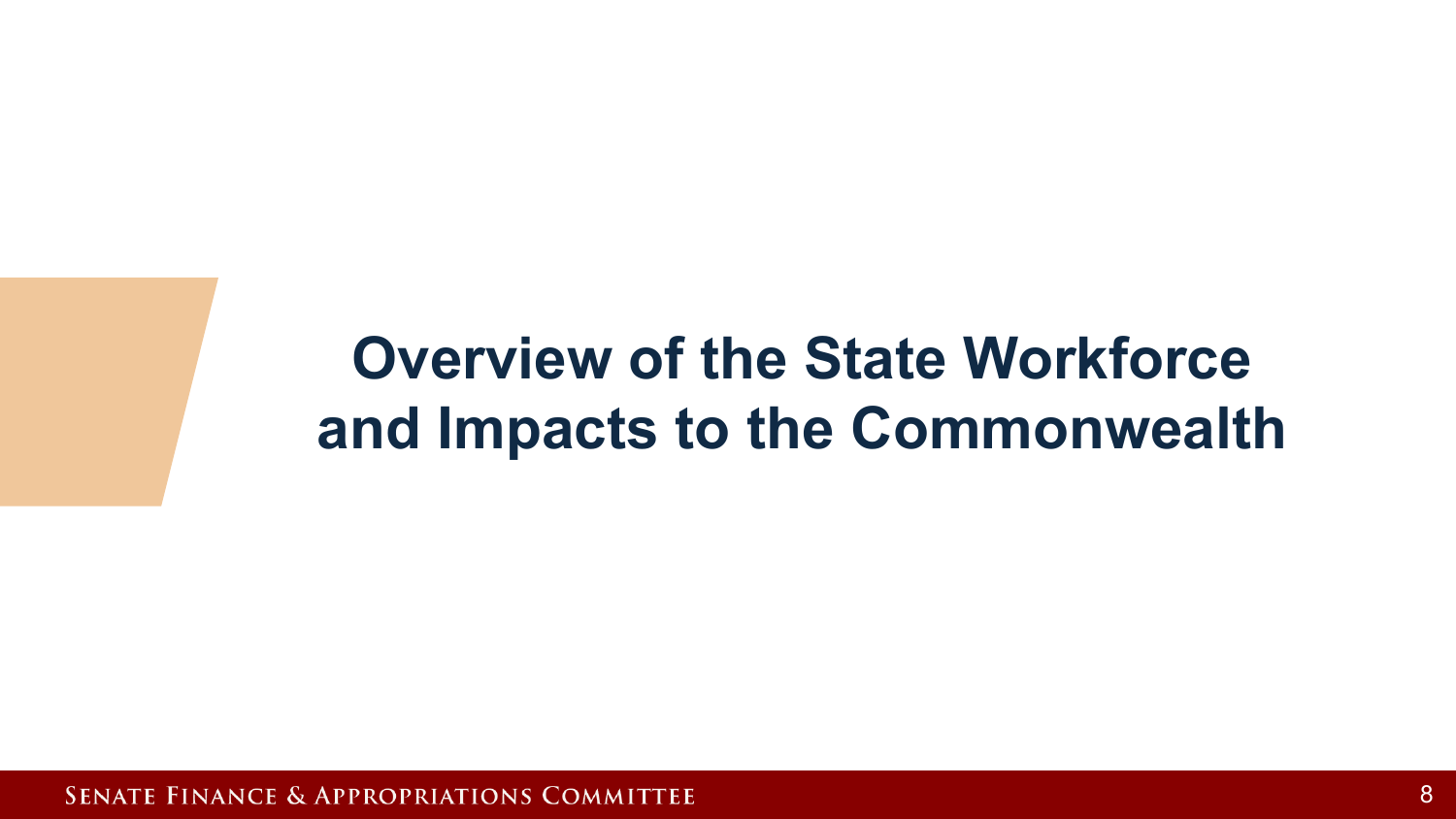# The Commonwealth is a Large Employer



- The Commonwealth spends \$10.8 billion on compensation annually (1) .
	- Includes wages, salary and fringe benefits, such as VRS, Healthcare, VSDP and FICA.
	- Over 75% of the salaried workforce is concentrated in seven agencies.

| Agency/Area                            | <b>Total</b> |
|----------------------------------------|--------------|
| <b>Higher Education</b>                | 47,154       |
| Depts. of Corrections/Juvenile Justice | 11,560       |
| Dept. of Transportation                | 7,764        |
| Behavioral Health & Develop. Services  | 4,893        |
| Dept. of Health                        | 3,344        |
| State Police                           | 2,823        |
| Dept. of Motor Vehicles                | 2,322        |
| <b>Sub-total Other:</b>                | 79,860       |
| <b>Grand Total:</b>                    | 125,745      |

#### Data Source: DHRM.

(1) FY 2022 figures; \$4.7 billion, or 43% is General Fund, and \$6.1 billion, or 57% is Nongeneral Fund.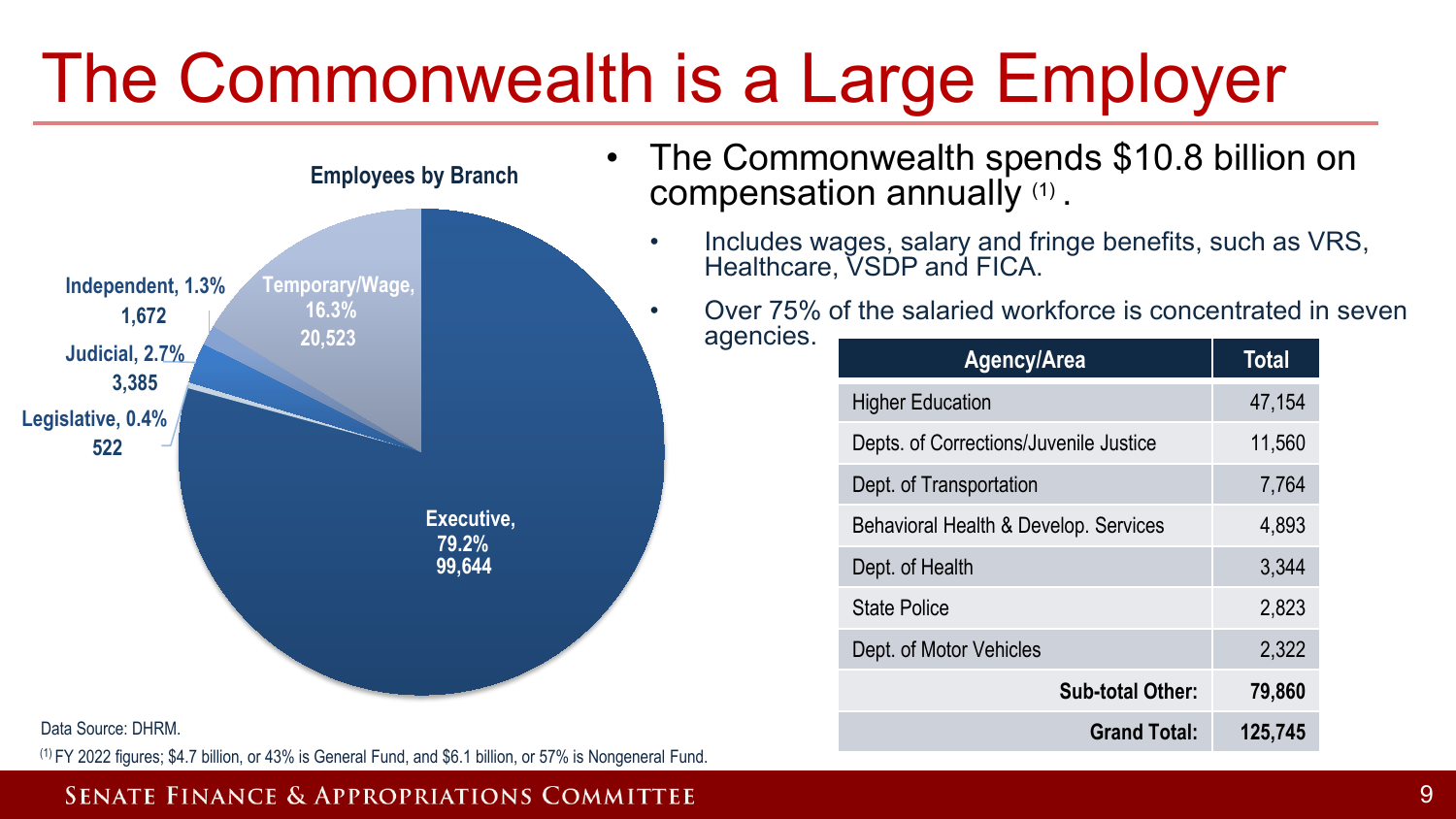## The Pandemic Transitioned a Large Percentage of the State Workforce to Remote Work

- In March 2020, 52 state agencies indicated between 40 and 100 percent of employees were teleworking\*.
	- Data represented a majority of executive branch agencies.
	- A majority (37 state agencies) of respondents reported that 80 to 100 percent were teleworking.
- telework and only 19 percent of those eligible were actually teleworking in • Prior to the pandemic, 26 percent of classified positions were eligible to some capacity\*.
	- The Commonwealth has had a telework policy since 2008, with the goal of 20 percent of the total eligible workforce teleworking, and not less than 25 percent participating in alternate work schedules.
- Not all positions are eligible to participate in teleworking based on the nature of the job.
	- Reasons are related to job function (e.g. corrections, healthcare, and direct service associates) and/or cultural limitations to remote work.

Sources: \*DHRM Telework Report, October 2021.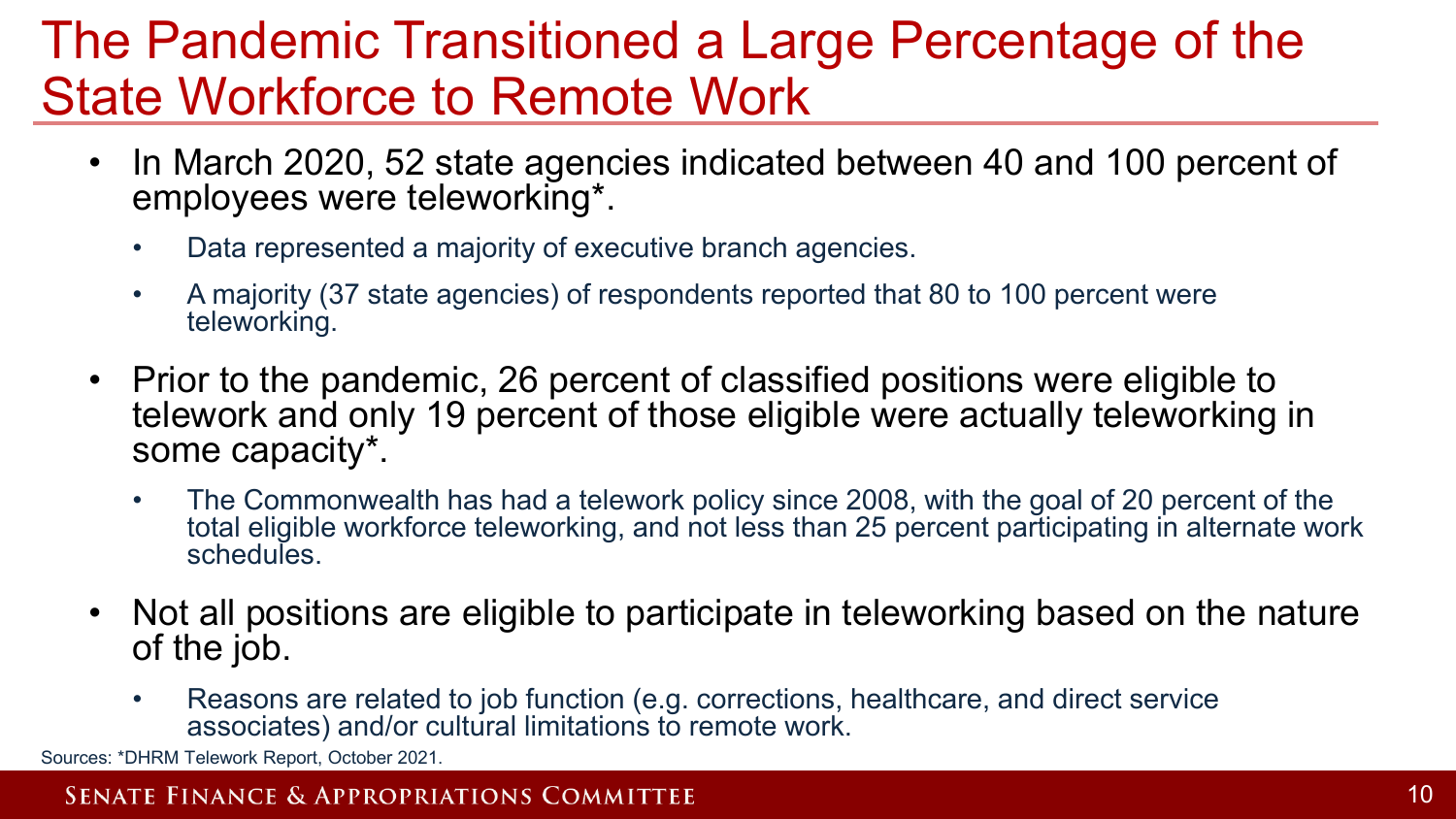## The Transition to Telework Was Difficult, but the Commonwealth is Now Better Prepared

- Expansion of virtual private network (VPN) capacity increased by 700 percent and occurred in about a month.
	- Increased from 5,000 to 35,000 concurrent connections.
	- Implemented cloud-based alternative to VPN, which can support an additional 20,000 connections, and be scaled up or down.
- Deployment of thousands of additional laptops to meet remote workforce needs.
- VITA scaled-up agency support resources for increased demand.
- Throughout 2021, new services were launched to support agencies' efforts to automate and to facilitate work from anywhere.
	- Process automation, improved electronic signature capabilities and remote access tools, virtual desktop capabilities, additional content management and collaboration tools.

Source: Virginia Information Technologies Agency (VITA).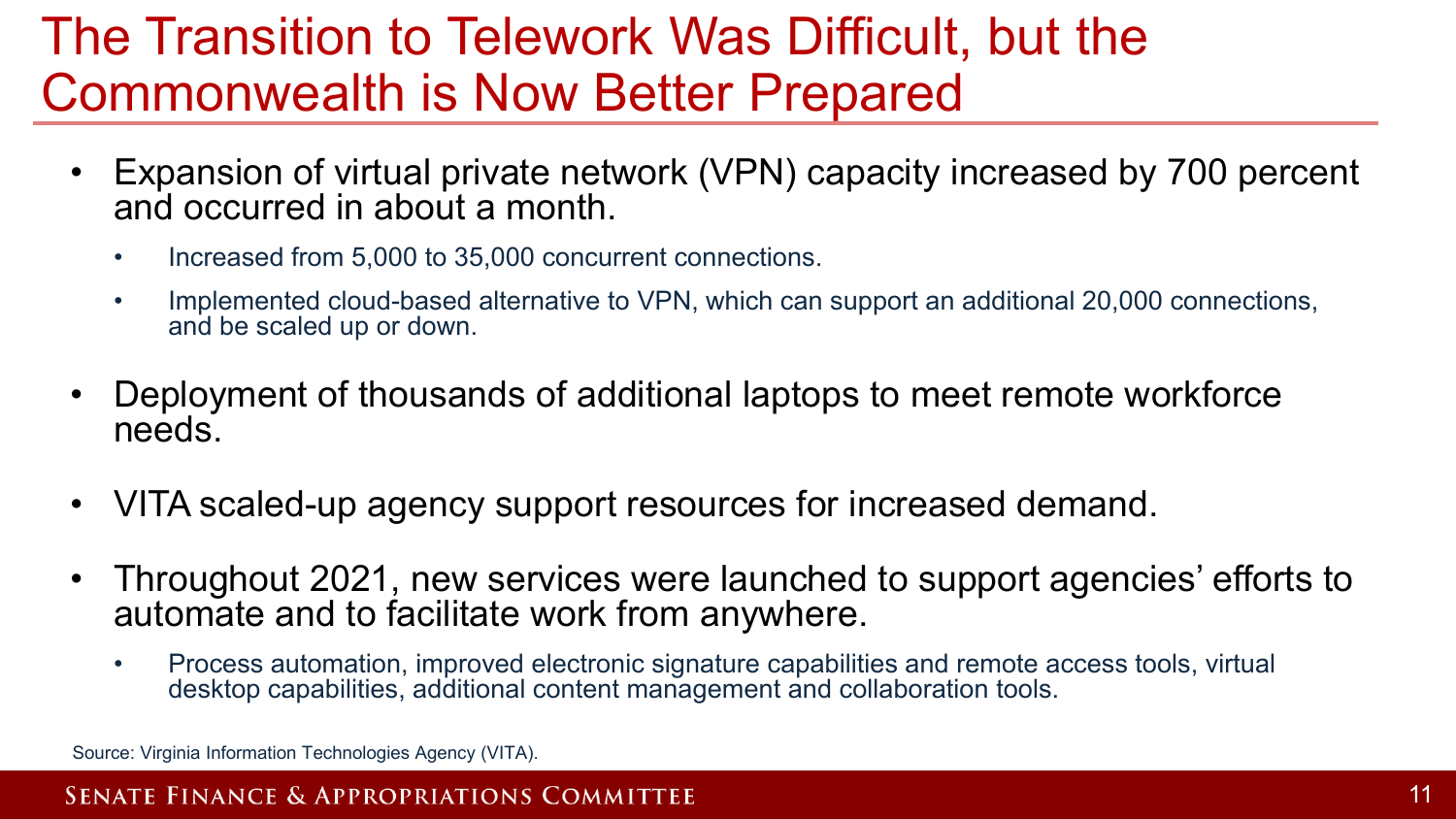## The Pandemic Has Exacerbated Longstanding Workforce Challenges

- The Commonwealth's workforce is aging, with a high percentage eligible, or soon to be eligible, for retirement (21.9 percent), while the share of younger workers is declining.
	- There is a lack of an enterprise-wide focus on succession planning throughout state government.
- Critical recruitment and retention challenges exist within several occupational groups.
	- Employee preferences regarding remote/hybrid work options may exacerbate recruitment and retention challenges for applicable positions.
	- Weak market position on salaries, wage compression, and broader labor force issues are presenting challenges, especially for already hard-to-fill positions.
- Despite recent investments, cash/total compensation continues to lag the public and private sectors on average, but not for all occupations.

Sources: DHRM workforce data; Bi-Annual Compensation Report, 2021.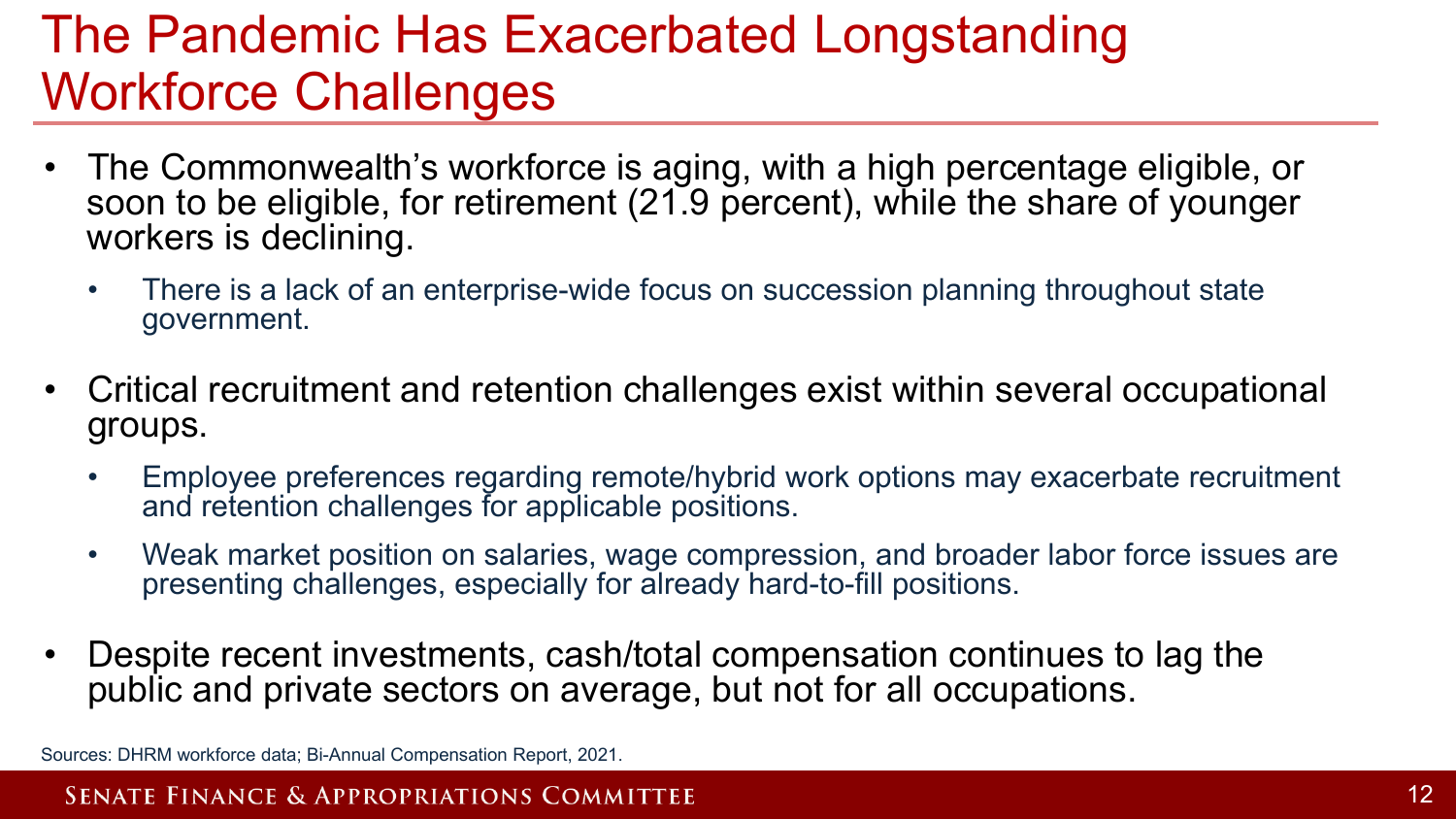## Overall Average Pay Continues to Lag Both the Public and Private Sectors, Varying by Occupation

- The 5 percent raise effective June 10, 2021 held the Commonwealth's total compensation market position steady relative to private sector comparators, but fell short of the public sector overall.
- **Not all positions are in distress and in need of market adjustment.**
- Some occupations are above market, while some are below market.

#### **The Commonwealth's Overall Variance to Market Median**

| e to<br>ators,<br>blic<br>in |      | <b>Private Sector</b><br>(General Industry) |                                     | <b>Public Sector</b><br>(Government Industry) |                                     |
|------------------------------|------|---------------------------------------------|-------------------------------------|-----------------------------------------------|-------------------------------------|
|                              |      | <b>Base Salaries</b>                        | <b>Total</b><br><b>Compensation</b> | <b>Base Salaries</b>                          | <b>Total</b><br><b>Compensation</b> |
| of                           | 2020 | $-16.5%$                                    | $+0.6%$                             | $-10.1%$                                      | $-6.8%$                             |
| ₿<br>ome                     | 2021 | $-15.7%$                                    | $-1.0%$                             | $-11.9%$                                      | $-10.0%$                            |

Source: DHRM Bi-Annual Compensation Report, 2021.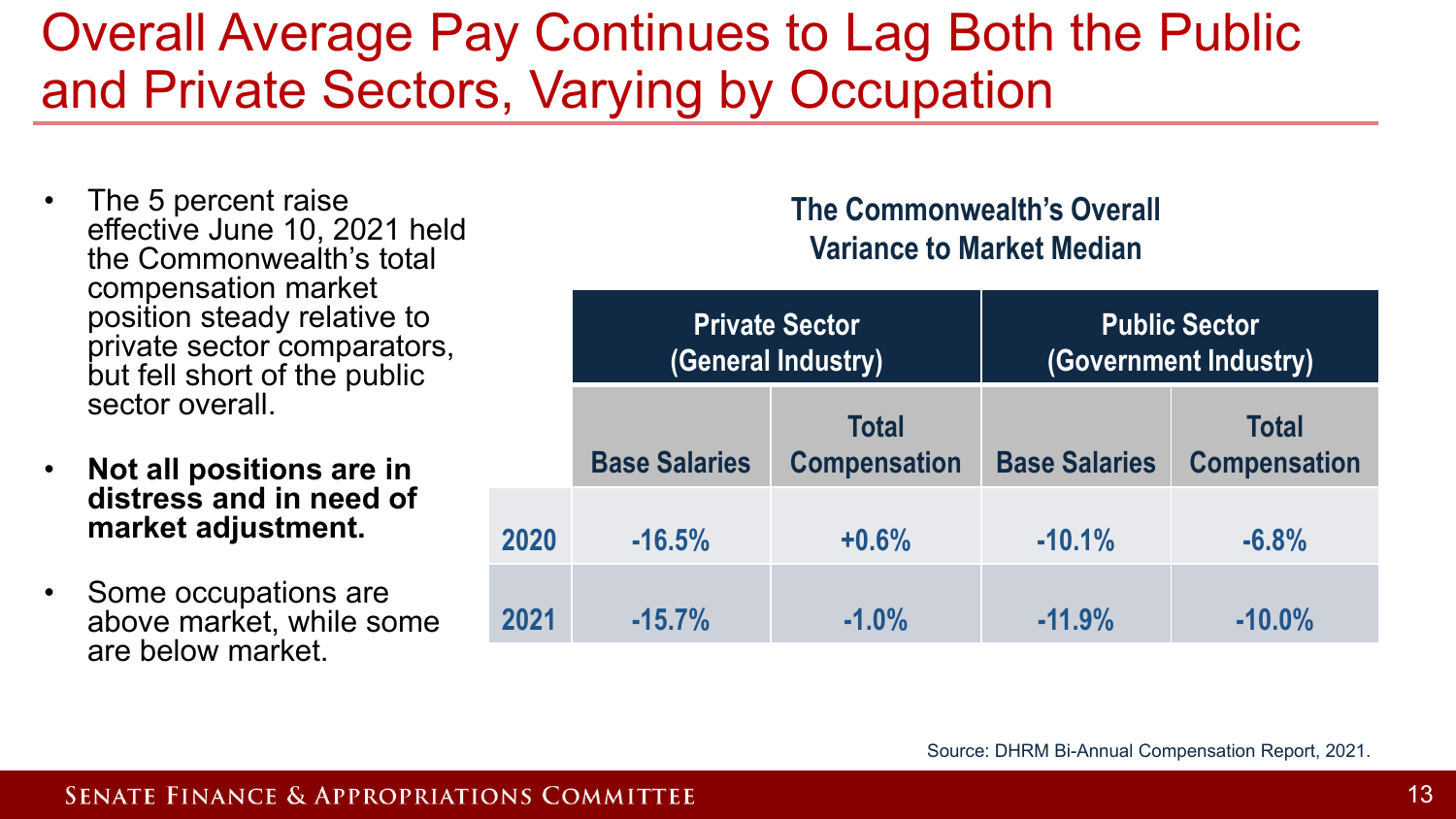## Turnover for Certain Occupations is Significantly Above Average and Has Worsened Since the Pandemic

| <b>COVA Occupational Group</b>                                                  | Avg. Turnover Rate<br>Pre-COVID (FY 2017-19)* | <b>Avg. Turnover Rate</b><br>(FY 2021)** | <b>Percentage Point</b><br>Change (FY 2021<br>vs. Pre-COVID) |
|---------------------------------------------------------------------------------|-----------------------------------------------|------------------------------------------|--------------------------------------------------------------|
| <b>Security Management</b>                                                      | 33.4%                                         | 40.8%                                    | $+7.4$                                                       |
| Law Enforcement<br>(Troopers, Corrections, Campus Police, etc.)                 | 20.0%                                         | 35.8%                                    | $+15.8$                                                      |
| <b>Direct Service Associates</b><br>(Psychiatric and Healthcare Staff, Nursing) | 24.0%                                         | 33.4%                                    | $+9.4$                                                       |
| <b>Program Administration</b><br>(Community and Social Services)                | 17.8%                                         | 25.3%                                    | $+7.5$                                                       |
| <b>Trades Technicians</b>                                                       | 15.7%                                         | 24.1%                                    | $+8.4$                                                       |
| <b>Administrative and Office Specialists</b>                                    | 19.0%                                         | 22.4%                                    | $+3.4$                                                       |
| Information Technology                                                          | 11.5%                                         | 17.2%                                    | $+5.7$                                                       |

Source: \*DHRM turnover rate data FY2017-FY2019; \*\*DHRM Bi-Annual Compensation Report, 2021. The Commonwealth's statewide total turnover in FY 2021 was 12%, which is below the median for all benchmarked entities (16%) and large companies 50,000+ in size (13.6%), and above the public sector generally (8.3%).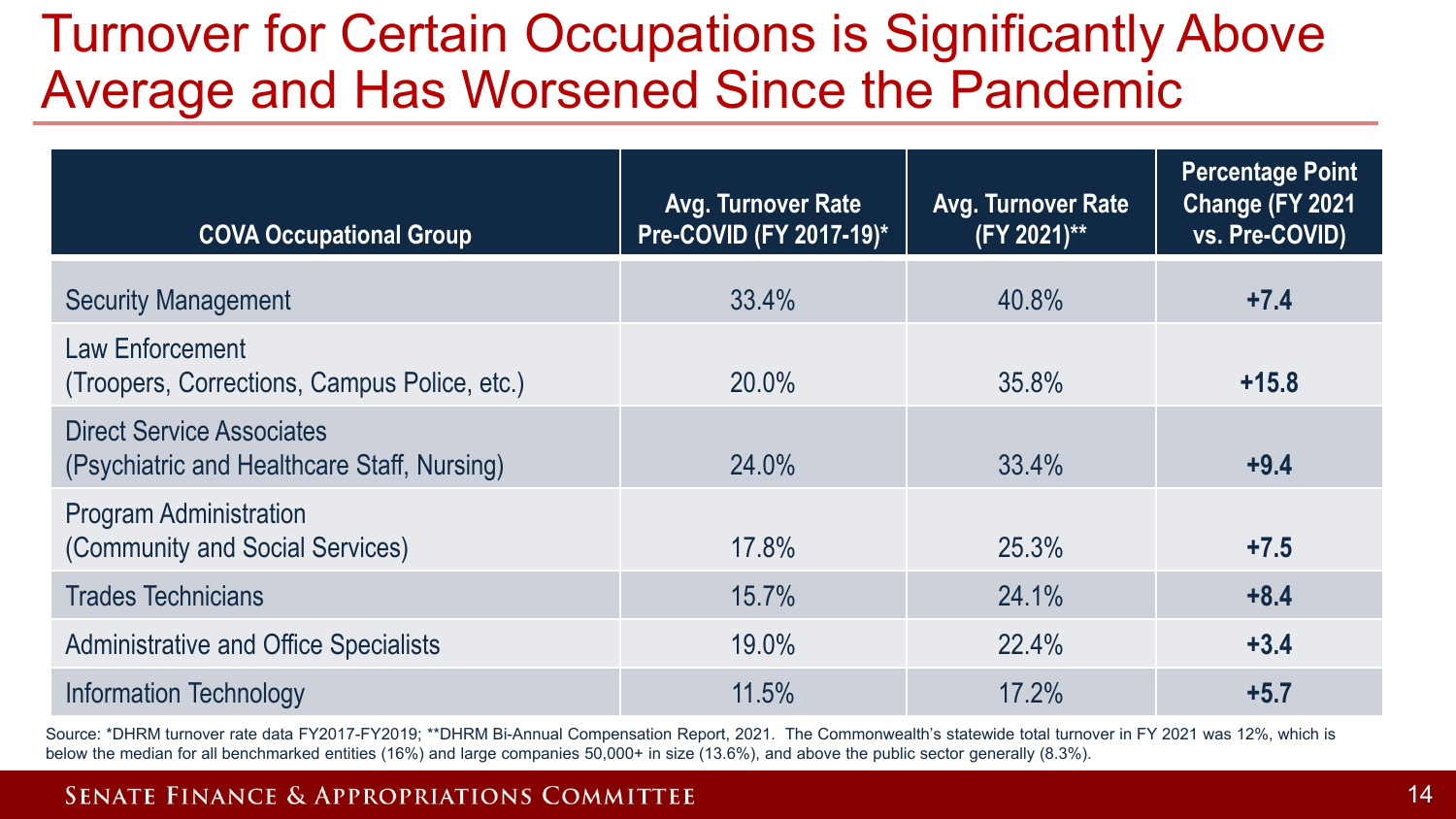## **Panel Discussion**

### **Lessons Learned and Future Planning**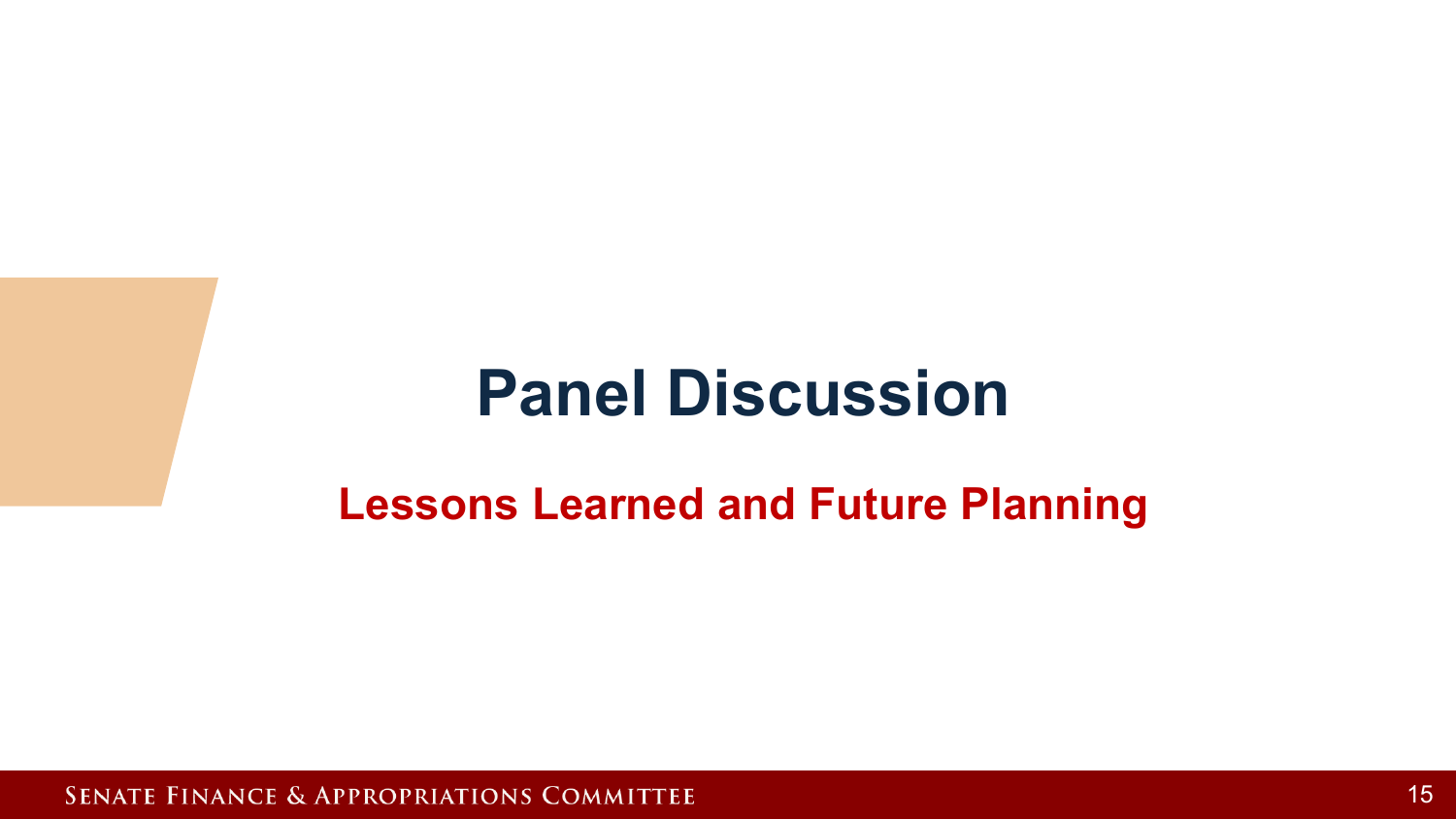## Labor Force Participation Issues and Worker **Shortages**

**The percentage wage increase for all workers for the quarter ended September 2021 was 1.3%, and was led by the Leisure and Hospitality Industry at 2.5%.** 



- Overall labor force participation rate in April 2020 was 60.2 percent, its lowest level since 1973<sup>\*</sup>
	- It has since rebounded to 61.6 percent as of October, but is still historically low.
- Wages moderately increased overall in the three months ended September 2021, registering 1.3 percent among all workers, and 2.5 percent in the Leisure and Hospitality Industry.\*\*

Source: \*US Bureau of Labor Statistics labor force participation rate data; \*\*Employment Cost Index, National Compensation Survey, September, 2021.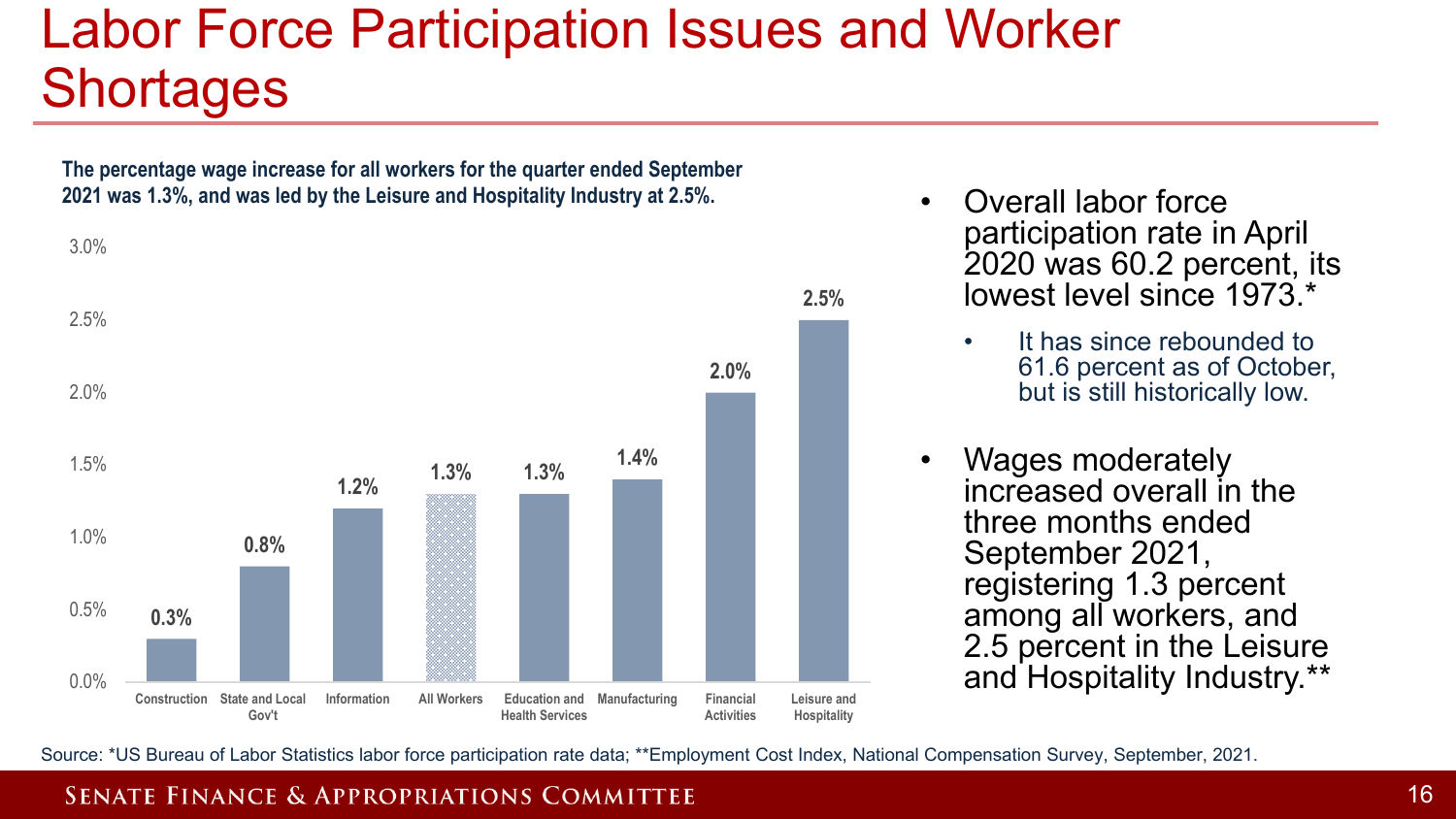## Women's Labor Force Participation Concerns

- The women's labor force participation rate peaked in 2000 at 60.3 percent, dropped to 54.6 percent in April 2020, and was 56.0 percent in October 2021.\*
	- Represents lowest level since September 1987.
	- 1 in 3 women are considering to either exit the workplace or downshift their careers.<sup>\*\*</sup>

**Women's Labor Force Participation Rate (Jan. 1980 – Oct. 2021), Monthly, seasonally adjusted**



Source: US Bureau of Labor Statistics.

Source: \*US Bureau of Labor Statistics. \*\*McKinsey & Company, Women in the Workplace 2021.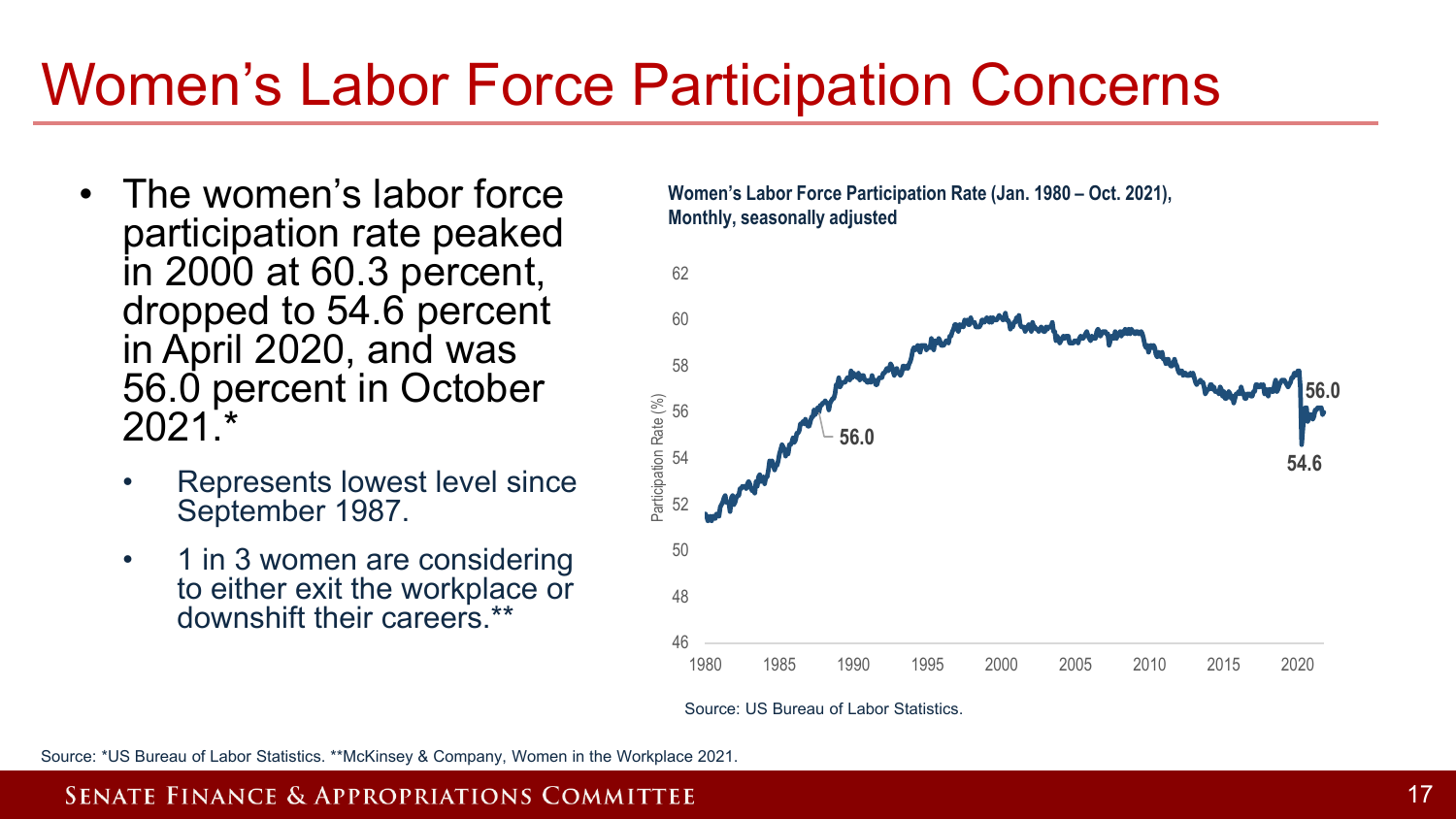## Workforce and Workplace Planning - Telework and Returning to the Office

#### Working models pre-COVID-19 and desired working models post-COVID-19, % survey participants



McKinsey & Company, Reimagine Work: Employee Survey (Dec 2020 – Jan 2021), n=5,043 full-time employees who work in corporate or government settings.

- Only 1 in 5 surveyed corporate executives wants to return to the office as it was pre-pandemic.\*
- 52 percent of employees would prefer a flexible working model post-pandemic, favoring a mix of on premise and remote work.\*\*
- A January 2021 survey of 133 US executives found that 83 percent of employers believe remote work during the pandemic has been successful.
	- This represents a 10 percentage point increase from the same survey conducted in June 2020.

Source: \*PwC Remote Work Survey, January 12, 2021. \*\*McKinsey & Co, Reimagine Work Employee Survey, April 1, 2021 article.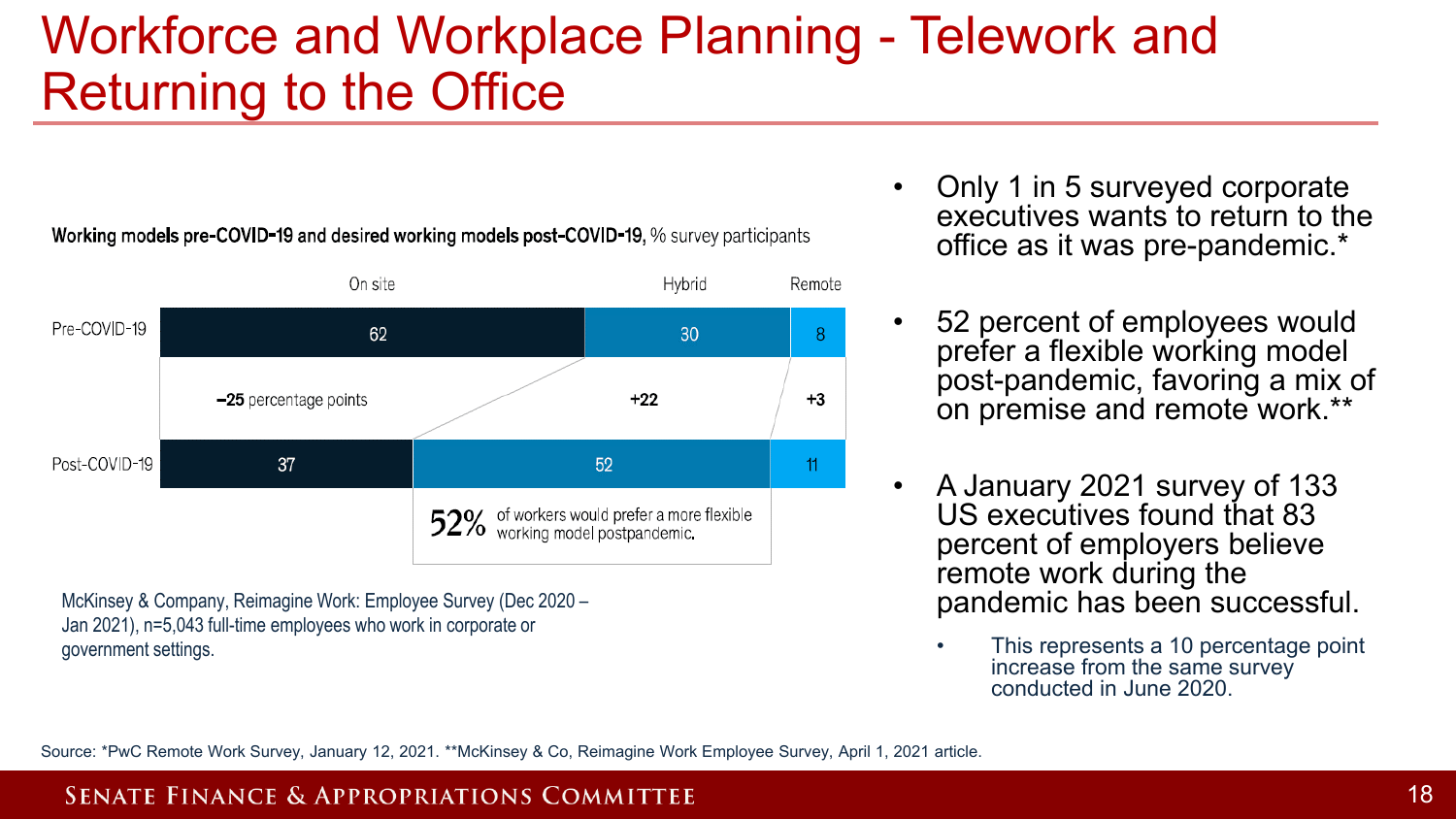## Post-pandemic Telework Considerations for the Commonwealth's Workforce

- Prior to the pandemic, 26 percent of the Commonwealth's workforce was identified as eligible to telework.
- The percentage of state employees teleworking increased dramatically after March 2020, but varied by agency.
- Remote work is not applicable to a large segment of the Commonwealth's workforce.
	- For example, Corrections, Juvenile Justice, and State Police alone represent 34 percent of the classified workforce.

Source: DHRM telework report, October, 2021 and staff analysis of DHRM agency workforce data.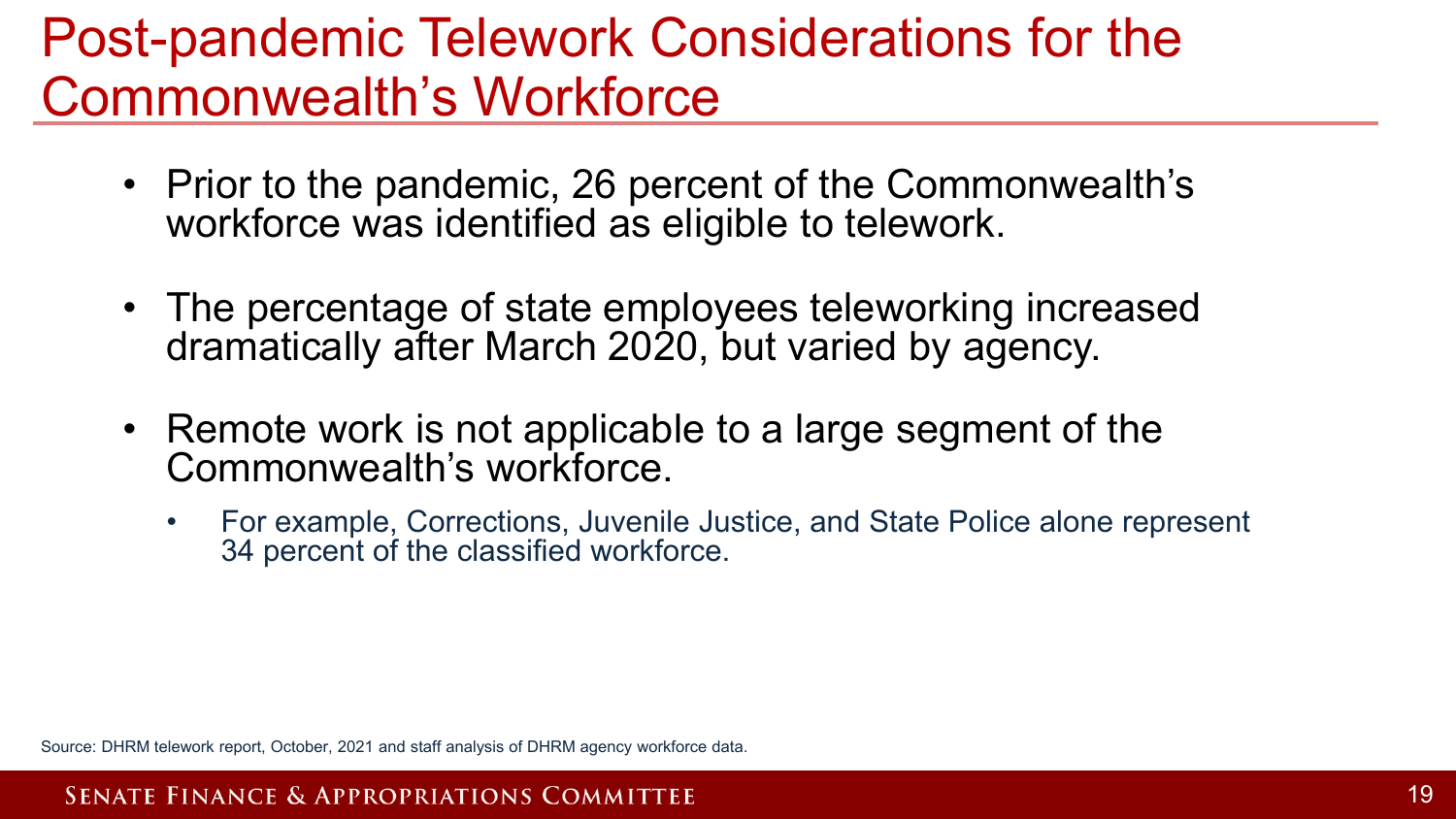## Public and Private Sector Recruitment and Retention Issues

- In August 2021, the number of workers quitting their employment increased to 4.3 million, led by the accommodation and food service, wholesale trade, and state and local government education sectors.
- In the Southeast region of the U.S., turnover among registered nurses was 24.6 percent during 2020.
- The Commonwealth's high-turnover roles range from 17.2 percent to 40.8 percent, which are above the average statewide turnover rate of 12 percent, and above turnover averages for the public sector (8.3 percent) and the private sector (16 percent).
	- Turnover is highest among lower-wage administrative, healthcare and mental health, and security/law-enforcement positions.

Source: DHRM Bi-annual Compensation Report, October 2021. Virginia Business article, October 2021.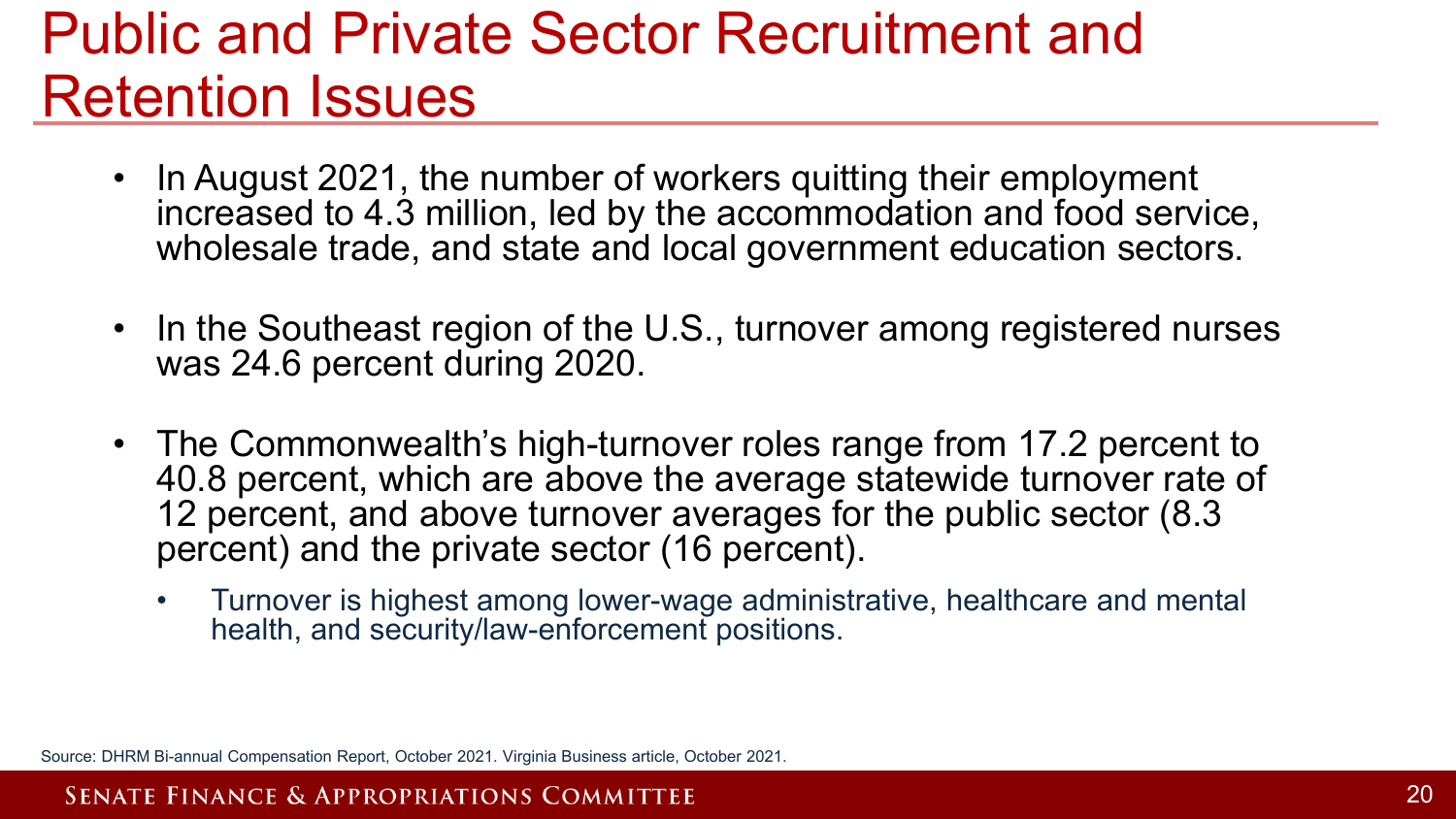# **Options to Consider 2022 Session –**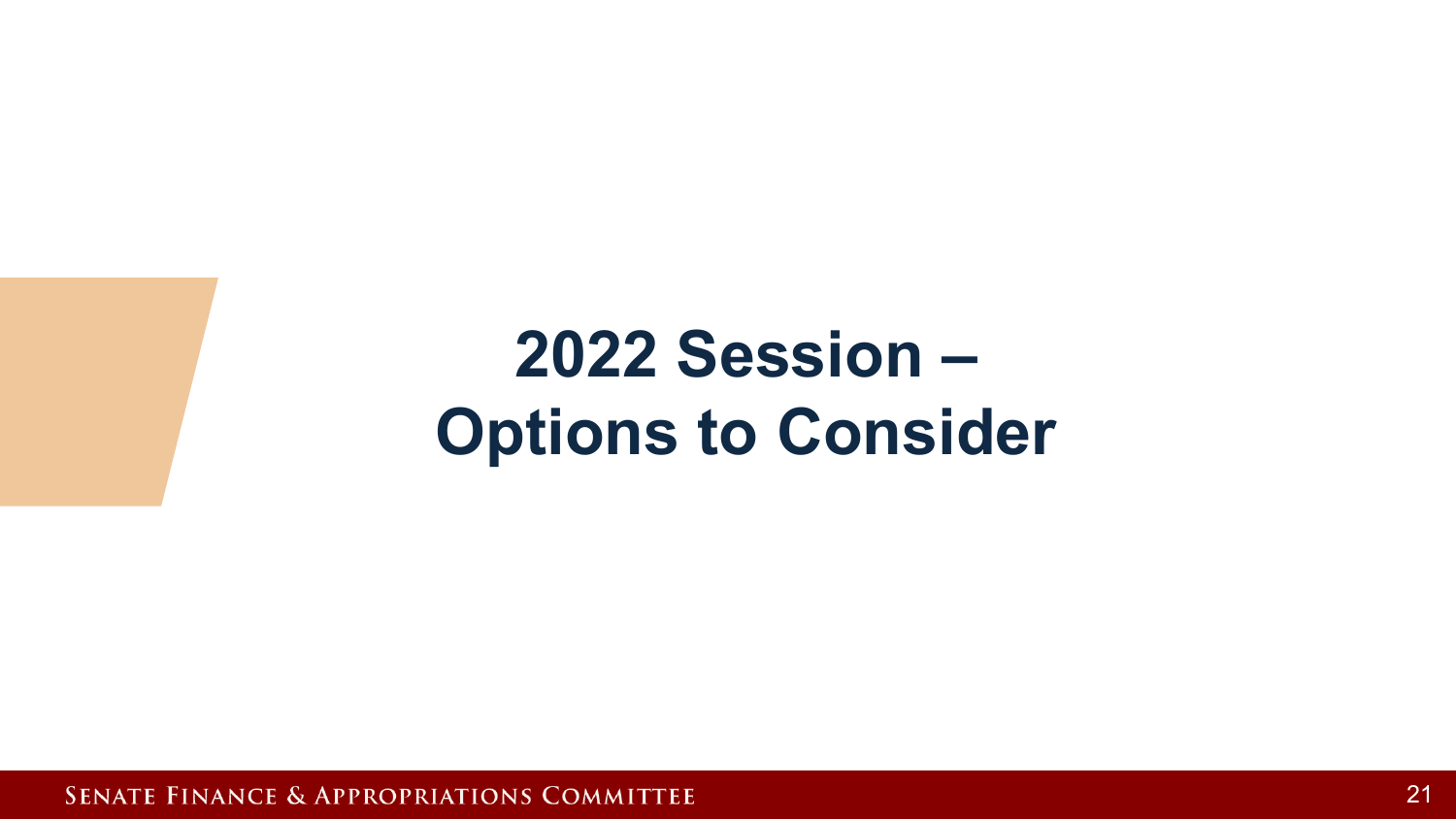## 2022 Session – Options to Consider

The General Assembly may wish to consider:

- Updating the Commonwealth's remote/hybrid work policies to reflect post-pandemic employer and employee work model preferences.
- Identifying programs to support succession planning throughout state government.
- Maintaining efforts to attract and retain a qualified workforce –<br>including the ongoing review of pay practices for certain occupational groups and overall.
- Implementing programs to address critical workforce shortages in specific industries.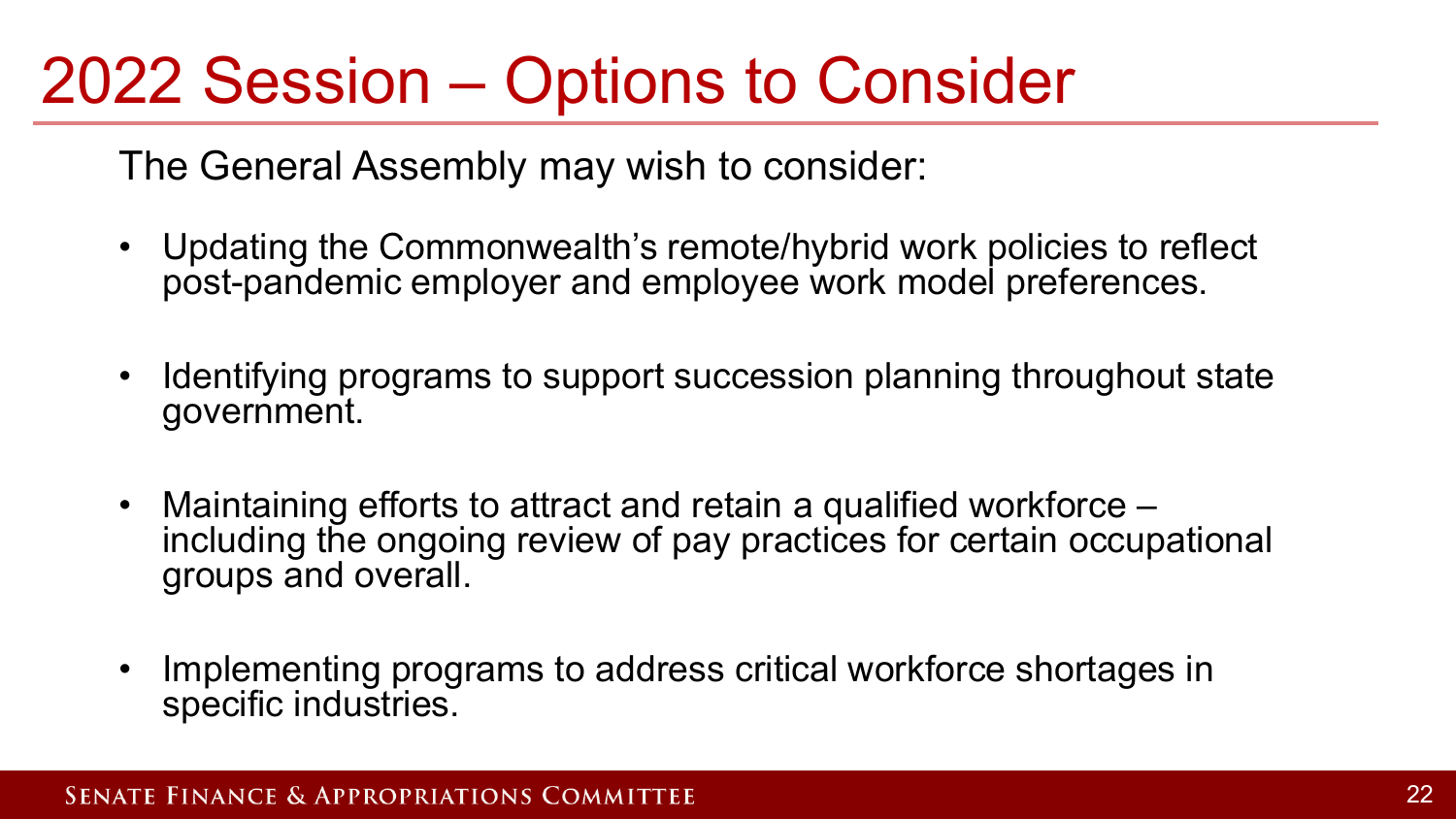# **Appendix**